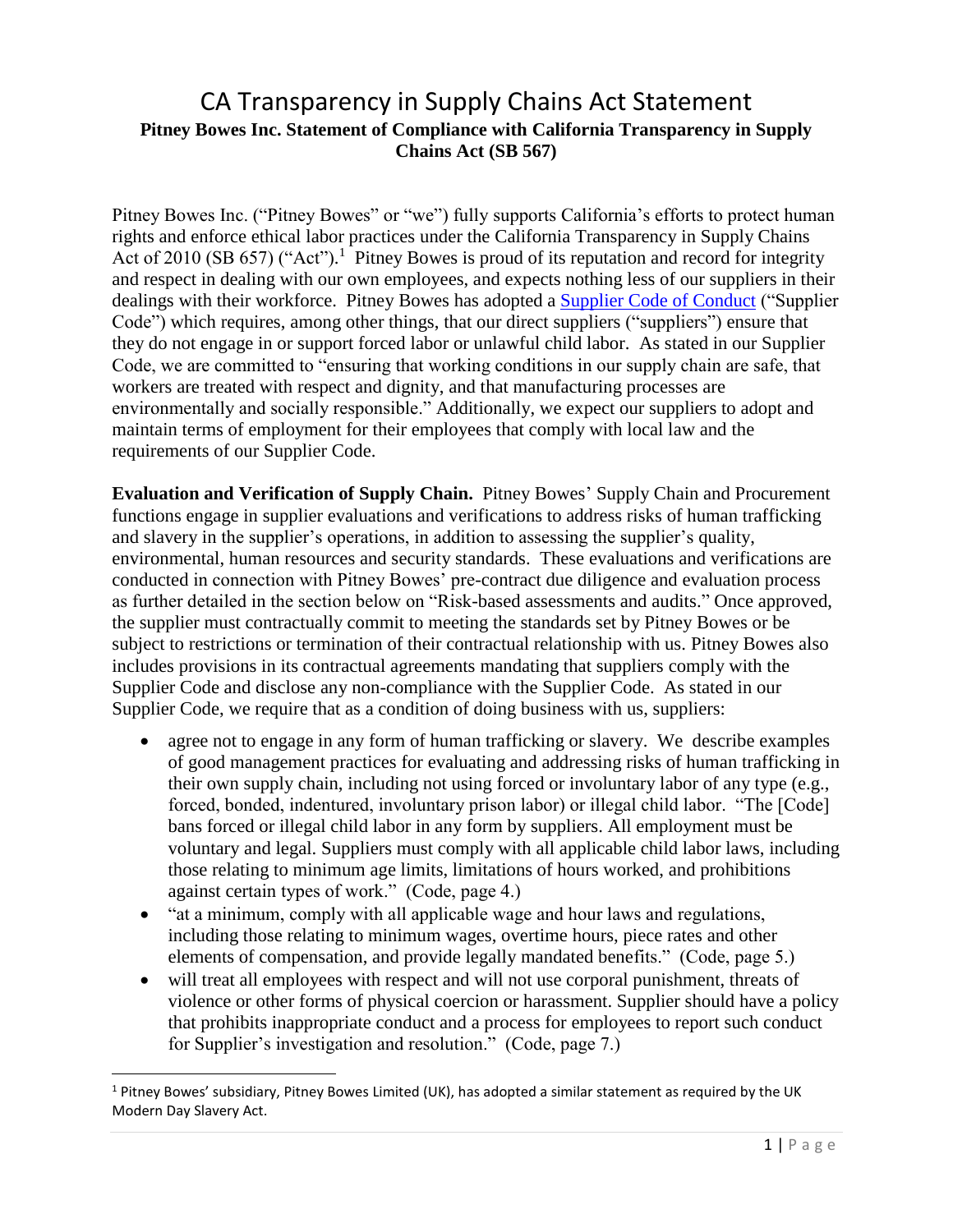Key suppliers are also subject, through contractual provisions preserving audit rights for Pitney Bowes and any third party reviewer retained by Pitney Bowes, to a review of their facilities. We currently do not conduct any verification regarding whether our suppliers use labor brokers.

**Risk-based assessments and audits**: Pitney Bowes, in its discretion, expressly reserves the right to verify a supplier's compliance with the Supplier Code through audits or on-site inspections, including interviews of the supplier's employees in order to evaluate supplier's compliance with our standards for trafficking and slavery in supply chains and other Pitney Bowes supplier standards. Such audits or inspections can be carried out by Pitney Bowes or by a third party at our request. From time to time Pitney Bowes has conducted, or has retained third-party auditors to conduct, audits of our key Tier 1 suppliers' (which accounts for over 90% of our annual procurement spend) operations and facilities for a broad range of standards including, but not limited to, quality, environmental, human resources and security standards and operations. These audits are arranged in advance with the cooperation of the supplier and usually consist of interviews with supplier management and facility inspections. Our future plans include implementation of a program, based on a geographical risk assessment, to determine status and risk in our supplier base and a review of slavery and human trafficking as a topic in regular Supplier Business Reviews.

**Certification of Suppliers and Materials.** Pitney Bowes requires that our suppliers agree to comply with our Supplier Code, and that each supplier "apply the Code to all of its extended sources of supply that are engaged in the production of goods and services for PBI." In addition, our purchase orders and purchasing agreements contain provisions requiring direct suppliers to comply with all applicable law, including those addressing forced labor and human trafficking. In this way, our suppliers certify that materials incorporated into Pitney Bowes products comply with all laws, including laws regarding slavery and human trafficking, of the country or countries in which the supplier is doing business. We require our key Tier 1 suppliers to annually re-certify that they are in compliance with all applicable laws and regulations including relevant slavery and human trafficking laws and labor laws.

A supplier's failure to comply with our Supplier Code may impact the supplier's ability to continue to do business with us, depending on the nature and severity of the non-compliance. Suppliers are contractually obligated to immediately notify Pitney Bowes of any non-compliance with the Supplier Code, and must cure such non-compliance within 90 days of that notice. Pitney Bowes has the right to verify supplier's compliance after the cure period. If the supplier continues to be non-compliant with our standards or the corrective action plan, that supplier may be removed from our supply chain. Any instance of substantial or serious non-compliance with the Supplier Code will be grounds for immediate termination from the supply chain. A supplier's use of slave labor or engagement in human trafficking will be considered serious noncompliance.

**Internal Accountability Standards:** Our internal accountability standards for employees are found in our Business Practices Guidelines (our employee code of conduct), our human resources policies and local rule of law. Our employee code of conduct provides that "Pitney Bowes opposes the use of forced labor or the unlawful employment of children in any place where we do business, or by any contractor, agent or supplier with whom we do business." Pitney Bowes' corporate Global Human Rights Policy, based on the core standards of the International Labour Organization (ILO), provides that Pitney Bowes "supports (to the full